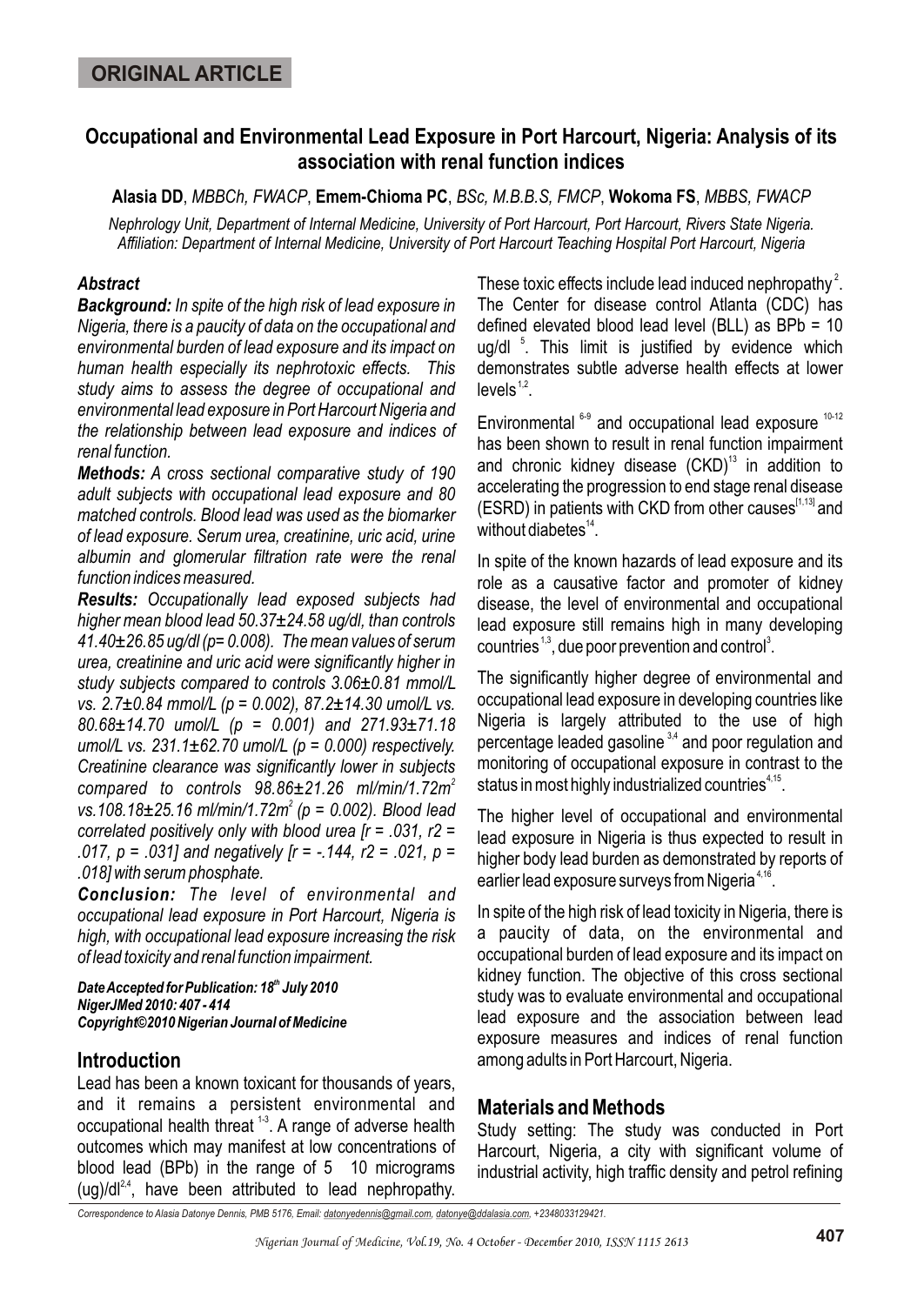industries. Study population and study design: The study population were adults between the ages of 18 to 60 years divided into two groups. Study subjects with occupational risk for lead exposure, who had been engaged in such occupations for over one year and age matched controls with limited occupational risk for lead exposure. The subjects were selected by stratified sampling on an occupational basis, from the following occupational groups: Welding/Metal works, Paint/Pigment workers, Radiator repairers, Battery workers and Petrol workers. Subjects who had prior history and treatment for Hypertension and Diabetes Mellitus, a previous history of renal disease, chronic use of mercury and hydroquinone containing cosmetics and a cumulative lifetime analgesic use exceeding 20 pills were excluded<sup>17</sup>. A clinical evaluation including sociodemographic assessment, clinical history and blood pressure (BP) measurements was done. Blood lead (BPb) was measured in subjects as a marker of lead exposure and analyzed by atomic absorption spectrometry (AAS) at the Fugro industrial and environmental laboratory in Port Harcourt observing all qualitative precautions. Renal function was assessed using serum urea, creatinine and serum uric acid (SUA). Creatinine clearance was calculated using the Cockcroft and Gault formula [Creatinine clearance (ml/min) = (140- Age) x body weight (kg)/plasma creatinine (mg/dl) x72], multiplied by 0.85 for females  $18$ . The estimation of urine albumin was done using the urine albumin creatinine ratio (ACR) after the collection of spot urine samples. In addition haemoglobin, serum calcium, serum phosphate and serum albumin were also measured. The laboratory assessment of renal function and other parameters were done at the University of Port Harcourt Teaching Hospital clinical chemistry and haematology laboratories. Ethical consideration: The approval of the Ethics and Research Committee of the University of Port Harcourt Teaching hospital was obtained before proceeding with the study. Informed consent was also obtained from each participant in the study. Data analysis model: The analysis of data in this study is based on a model for the quantitative assessment of the health impacts of lead in population groups which involves the assessment of lead exposure based on the blood lead levels in the general and specific population group; the classification of blood lead levels (BLL) into the following blood lead intervals, level 1 to 7: with the corresponding blood lead values. Level 1 (510 µg/dl), Level 2 (1015 µg/dl), Level 3 (1520 µg/dl), Level 4 (> 20 µg/dl), Level 5 (= 60 µg/dl), Level 6  $(= 70 \mu g/d)$  and Level 7 (= 80  $\mu g/d$ ) and the correlation of lead exposure with various health effects for the study population such as impairment in renal function<sup>4</sup>. Tests of significance were calculated using the student t-test for independent samples and the F-test using analysis of variance (ANOVA) for continuous variables. Qualitative and categorical data were compared using the chisquare tests and relative risk (RR) measure. Pearson and Spearman bivariate correlation analyses and linear regression was used to determine the relationship between blood lead levels, renal function indices and other study variables with p values of < 0.05 considered significant as appropriate.

## **Results**

*Demographic characteristics of study population:* There was no significant difference in the mean age of lead exposed subjects 34.78(10.05) years compared to controls, 35.95(10.09) years, p (0.385). There was a higher proportion of males participants, but no significant difference was observed in the proportion of males and females in both groups,  $p = 0.21$ .

(Table I and II). *Duration of occupation:* The mean duration of occupation in the study subjects was 11.91 (9.2) years with a range of (2 48) years (Table I), while the value in controls was 8.03 (7.32) range of (2 30) years (Table II). A significant difference was observed between the means, with a  $p = 0.001$  (Table III)

*Blood pressure in study population*:The mean systolic blood pressure (SBP) in study subjects was 118.49 (14.67) mmHg compared to 113.62 (11.31) mmHg in controls with a significant difference observed, expressed by  $p = 0.008$ . (Table III). The mean diastolic blood pressure (DBP) in study subjects was 74.64 (10.98) mmHg compared to 73.10 (7.47) mmHg in controls. No significant difference was observed with a p = 0.285. (Table III). A significantly higher proportion of subjects 9.47% had SBP = 140mmHg compared with 1.25 % in controls,  $p = 0.016$  with a RR = 1.38<1.21<RR<1.58>. A significantly higher proportion of subjects 9.5% had DBP = 90mmHg compared to  $2.5\%$  of controls,  $p = 0.028$  and a RR =1.33<1.13<RR<1.55>. BLL in study population: There was a significant difference in the mean BPb in the study subjects 50.37(24.58) ug/dl compared to 41.40(26.85)ug/dl in controls. (p = 0.008), (Table III). The distribution of BLL by blood lead groups in both subjects and controls shows that 92.1% of subjects and 72.6% of controls had BPb above level 2 >20ug/dl, with a significant difference in the proportions, expressed by p = 0.000 and RR=1.85<1.25<RR<2.76>. Renal function indices in study population: The mean values of renal function indices of the subjects and controls are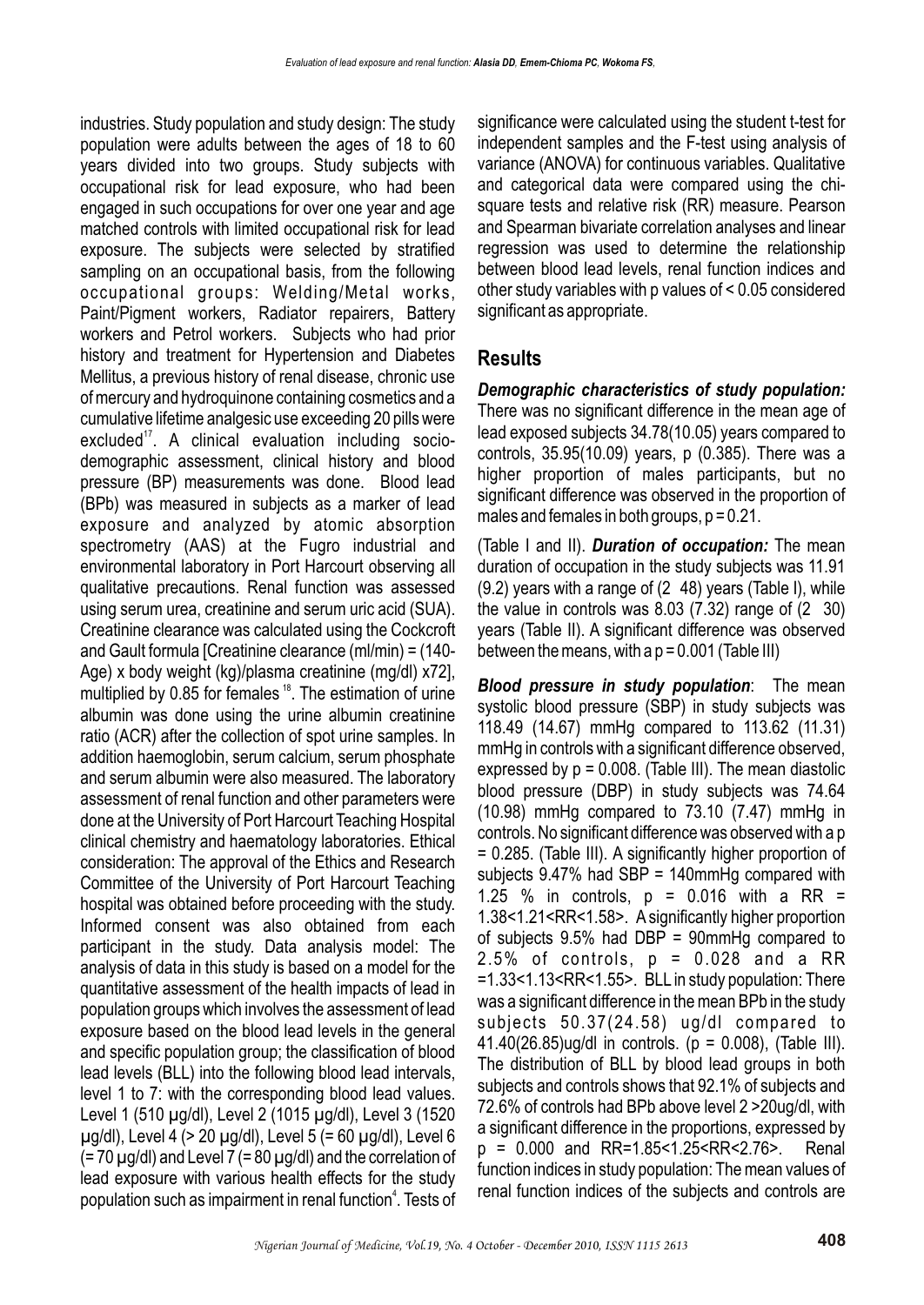shown in (table III). The mean serum urea in the study subjects was 3.06(0.81) mmol/L compared with a mean of 2.7  $(0.84)$  mmol/L in the controls with  $p = 0.002$ . The mean serum creatinine in the study subjects was 87.2 (14.30) umol/L while the mean in controls was 80.68 (14.70) umol/L with  $p = 0.001$ . The mean SUA in the study subjects was 271.93 (71.18) umol/L while the mean in controls was 231.1 (62.70) umol/L with  $p = 0.000$ . The mean calculated creatinine clearance was significantly lower in study subjects compared to controls 98.86 (21.26) ml/min/1.72m<sup>2</sup> BSA vs. 108.18 (25.16) ml/min/1.72m<sup>2</sup> BSA  $(p = 0.002)$  respectively. The comparison of urine albumin excretion using the urine ACR did not show any significant difference, though study controls had a higher mean 32.71 (11.72) mg/g creatinine compared to subjects, 30.99 (13.30) mg/g creatinine (p = 0.316). Haemoglobin, calcium and phosphate in study population: The mean haemoglobin level in subjects was 12.5(1.45) g/dl compared with controls  $12.6(1.16)$  g/dl, ( $p = 0.518$ ), (Table 3). The mean serum calcium in the study subjects was 2.13(0.156) mmol/L compared with 2.10(0.101) mmol/L in the controls with  $(p = 0.083)$ , (Table 3). The mean serum phosphate level of the study subjects was 1.4 (0.161) mmol/L while the mean in controls was 1.37(0.097) mmol/L. With  $(p = 0.139)$ , (table 3).

*Bivariate Correlation Analysis:* The pattern of correlation between blood lead and the study groups ( subjects and controls) showed a trend of higher blood lead in the subjects compared to controls  $r = -0.180$ ,  $p = .003$ . There was a significant positive correlation between blood lead and blood urea  $[r = 0.131, p = 0.031]$  and a significant negative correlation between blood lead and serum phosphate  $[r = -0.144, p = 0.018]$ .

*Simple and multiple Linear Regression analysis:* With simple linear regression analysis blood lead level was significantly and positively associated with blood urea [r = .031, r2 = .017, p = .031] (Figure 1) and significantly negatively associated with serum phosphate [r = -.144, r2  $= .021$ ,  $p = .018$ ] (Figure 2). With multiple linear regression analysis blood lead was also independently significantly and positively correlated with serum urea [r = .178,  $r2 = .032$ ,  $p = .047$ ] and negatively with serum phosphate [r = -.187, r2= .035, p = .036]. Serum phosphate was the only predictor of lead induced serum urea change.

#### **Table I. Demographic characteristics of subjects**

| Parameters                         | Frequency distribution of<br>variables | N(% )       | Range                | Mean (SD)    |
|------------------------------------|----------------------------------------|-------------|----------------------|--------------|
| Age (Years)                        | $18 - 30$                              | 78 (41.6%)  | 18<br>58             | 34.78(10.05) |
|                                    | $31 - 40$                              | 49 (25.8%)  |                      |              |
|                                    | $41 - 50$                              | 42 (22.1%)  |                      |              |
|                                    | $51 - 60$                              | 21 (11.1%)  |                      |              |
| Sex                                | Male                                   | 151(79.5%)  |                      |              |
|                                    | Female                                 | 39 (20.5%)  |                      |              |
| Marital status                     | Married                                | 109(57.4%)  |                      |              |
|                                    | Single                                 | 81 (42.6%)  |                      |              |
| Occupation                         | Welding and metal                      | 42 (22.1%)  |                      |              |
|                                    | Paint and Pigment                      | 38 (20.0 %) |                      |              |
|                                    | Radiator repairer                      | 37 (19.5%)  |                      |              |
|                                    | Battery workers                        | 37 (19.5%)  |                      |              |
|                                    | Petrol                                 | 36 (18.5%)  |                      |              |
| Duration of occup ation<br>(Years) |                                        |             | $\mathfrak{p}$<br>48 | 11.91 (9.2)  |
| Cigarette smoking                  | Smokers                                | 9(4.7%)     | $\Omega$<br>15       | 0.41(2.4)    |
| (Pack years)                       | Non Smokers                            | 181 (95.3%) |                      |              |
| Alcohol consumption                | Take alcohol                           | 53 (27.9%)  | $0 - 216$            | 19.32 (4.10) |
| (grams/week)                       | Do not take alcohol                    | 137 (72.1%) |                      |              |
| BMI(Kg/m $^2$ )                    | < 18.5                                 | $4(2.1\%)$  | 16.94 -              | 24.91(3.638) |
|                                    | 18.5 24.9                              | 97 (51.1%)  | 40.65                |              |
|                                    | 25<br>29.9                             | 74 (38.9%)  |                      |              |
|                                    | 30<br>34.9                             | 13 (6.8%)   |                      |              |
|                                    | 35<br>39.9                             | $1(0.5\%)$  |                      |              |
|                                    | > 40                                   | $1(0.5\%)$  |                      |              |
| Fasting blood sugar<br>(mmol/L)    |                                        |             | 3.3<br>5.7           | 4.21 (0.59)  |

**Table II. Demographic characteristics of controls**

| Parameters                          | Frequenc y distribution | N (%)       | Range         | Mean(SD)     |
|-------------------------------------|-------------------------|-------------|---------------|--------------|
|                                     | of variables            |             |               |              |
| Age (Years)                         | $18 - 30$               | 26 (32.5%)  | $19 - 59$     | 35.95(10.09) |
|                                     | $31 - 40$               | 24 (30.0%)  |               |              |
|                                     | $41 - 50$               | 19 (23.8%)  |               |              |
|                                     | $51 - 60$               | 11 (13.7%)  |               |              |
| Sex                                 | Male                    | 58 (72.5%)  |               |              |
|                                     | Female                  | 22 (27.5%)  |               |              |
| Marital status                      | Married                 | 25 (31.2%)  |               |              |
|                                     | Single                  | 55 (68.8%)  |               |              |
| Occupati on                         | Hospital workers        | 80 (100%)   |               |              |
| Duration of occupation (Years)      |                         |             | $2 - 30$      | 8.03 (7.32)  |
| Cigarette smoking (Pack years)      | Smokers                 | 3(3.7%)     | $0 - 10$      | 0.30(1.62)   |
|                                     | Non Smokers             | 77 (96.3 %) |               |              |
| Alcohol consumption<br>(grams/week) | Take Alcohol            | 20 (20 %)   | $0 - 126$     | 12.15 (26.7) |
|                                     | Do not take alcohol     | 60 (75 %)   |               |              |
| BMI (Kg/m <sup>2</sup> )            | < 18.5                  | $1(1.3\%)$  | 18.30 - 47.96 | 26.13(5.107) |
|                                     | $18.5 - 24.9$           | 39 (48.8%)  |               |              |
|                                     | $25 - 29.9$             | 24 (30.0%)  |               |              |
|                                     | $30 - 34.9$             | 13 (16.3%)  |               |              |
|                                     | $35 - 39.9$             | $2(2.5\%)$  |               |              |
|                                     | >40                     | $1(1.3\%)$  |               |              |
| Fasting Blood Sugar (mmol/L)        |                         |             | $3.4 - 5.3$   | 4.12 (0.532) |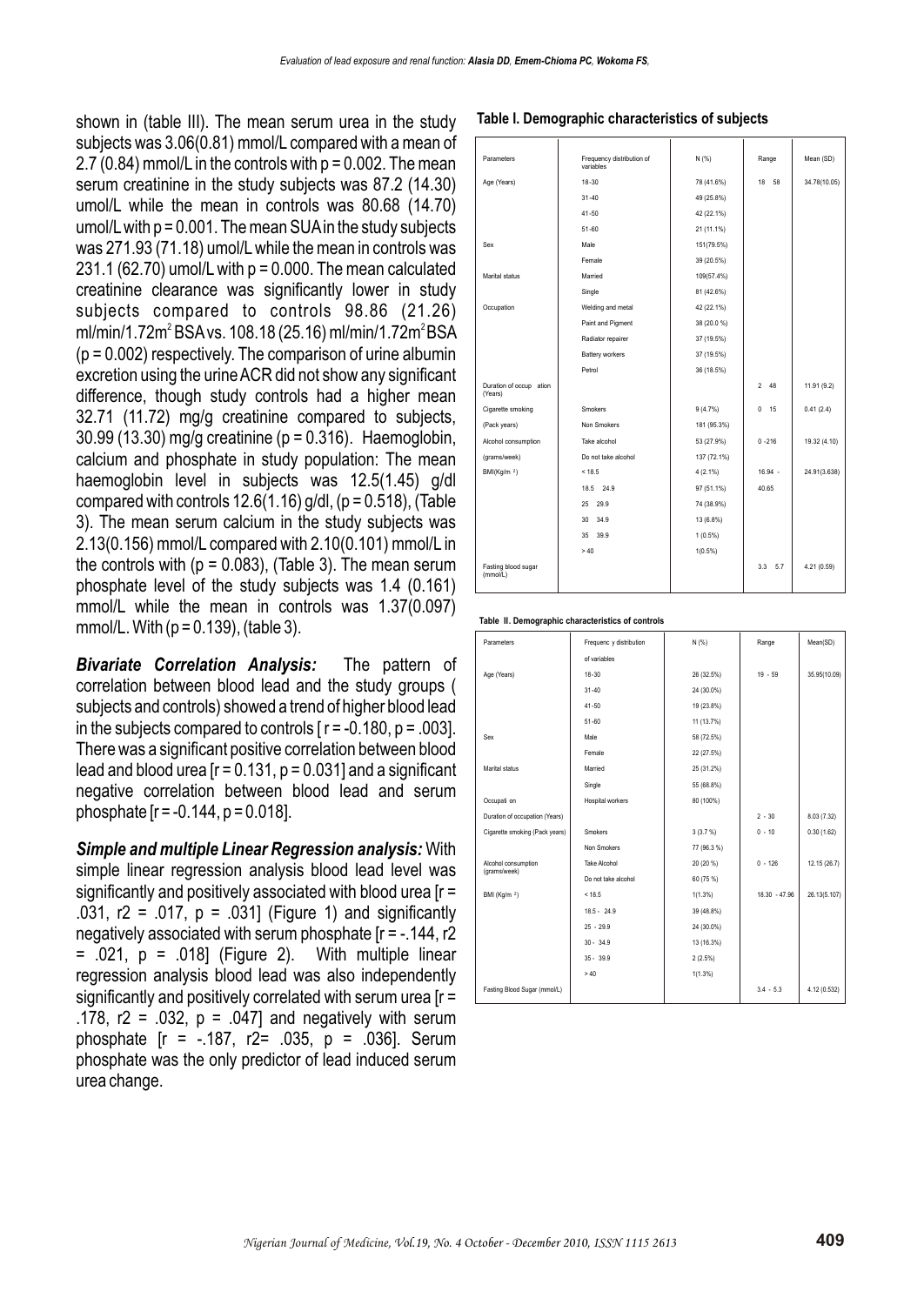|                                   | Subjects (N=190) | Controls (N=80) |          |
|-----------------------------------|------------------|-----------------|----------|
|                                   |                  |                 |          |
| Variables                         | Mean (SD)        | Mean (SD)       | P. value |
| Age (Years)                       | 34.78(10.04)     | 35.95 (10.09)   | 0.385    |
| Duration of occupation<br>(years) | 11.91(9.26)      | 8.03(7.32)      | 0.001    |
| e (g/week)<br>Alcohol us          | 19.32(41.10)     | 12.15(26.75)    | 0.152    |
| Cigarettes (pack years)           | 0.47(2.40)       | 0.30(1.62)      | 0.555    |
| BMI (Kg/m2)                       | 24.91(3.63)      | 26.13(5.10)     | 0.028    |
| Systolic BP (mmHg)                | 118.48(14.67)    | 113.62(11.31)   | 0.008    |
| Diastolic BP (mmHg)               | 74.67(10.98)     | 73.23(7.31)     | 0.285    |
| Blood Lea<br>d (ug/dl)            | 50.37(24.58)     | 41.40(26.85)    | 0.008    |
| Urea (mmol/L)                     | 3.06(0.81)       | 2.72(0.84)      | 0.002    |
| Creatinine (umol/L)               | 87.21(14.30)     | 80.68(14.70)    | 0.001    |
| Uric acid (umol/L)                | 271.93(71.18)    | 231.18(62.70)   | 0.000    |
| Creatinine clearance              | 98.86(21.26)     | 108.18(25.16)   | 0.002    |
| 1.73m2 BSA)<br>(ml/min/           |                  |                 |          |
| Urine Alb (mg/g cr)               | 30.99(13.30)     | 32.71(11.72)    | 0.316    |
| Haemoglobin (g/dl)                | 12.66(1.16)      | 12.56(1.45)     | 0.518    |
| Serum Ca<br>+ (mmol/L)            | 2.10(0.10)       | 2.13(0.15)      | 0.083    |
| Serum PO<br>$4$ (mmol/L)          | 1.37(0.16)       | 1.40(0.09)      | 0.139    |

**Table III. Comparison of study variables between subjects and controls**



**Figure 1. Simple linear regression plot of Blood lead against serum urea**



#### **Discussion**

Lead exposure in Port Harcourt: The classification of study participants by their BLL showed that 92.1% of subjects and 72.6% of controls had BPb above level 2 >20ug/dl. The figures reported are higher when compared to that of other previous reports in occupationally exposed workers<sup>19</sup>, from a study in Boston who found a prevalence of 39% for lead workers with blood lead > 40ug/dl. Another study  $20$  in Alexandria, Egypt among adolescents in lead exposed occupations showed a prevalence of 96.1% of subjects with BPb  $> 10$ ug/dl and 20.1% = 25ug/dl. Correspondingly the figures in environmentally exposed controls also followed the same trend, when compared to previous reports in Ibadan, Nigeria<sup>16</sup> that reported 72% of the study population n with BPb >10ug/dl, while data from the WHO<sup>4</sup> indicate that 14.3% of adults in Nigeria have BPb > 20ug/dl. The results of this study therefore indicate a high risk of lead toxicity in Port Harcourt as well as a higher frequency for the risk of lead toxicity in occupationally exposed persons compared to controls.

Occupational Lead exposure in Port Harcourt: The results of this study established significantly higher mean BPb in study subjects compared to controls 50.3(24.5) ug/dl vs. 41.40(26.85). This finding is consistent with reports from another Nigerian study  $21$ that reported a mean BPb of 56.3 (0.95) ug/dl in occupationally exposed subjects compared to 30.47(1.4) ug/dl in controls and studies in other countries. A study of Korean lead workers reported a mean BPb of 32.00(15.00) ug/dl compared with 5.8(1.8) ug/dl in controls  $12$ . Similarly Jung et al  $22$  reported the following mean BLL of 74.6 (7.8)  $\mu$ g/dl, 46.5 (5.9)  $\mu$ g/dl and 24.3 (2.7) µg/dl respectively in the highly exposed, moderately exposed and slightly exposed lead workers and 7.9 (1.4) ug/dl in the control group. Pergande and co-workers in a German study<sup>23</sup> also reported higher mean BPb in lead workers 40.6ug/dl with a range of (20.2 70.6)ug/dl against 6.8ug/dl with a range of (4.8 10.6) ug/dl in controls, while Medhi et al  $^{24}$  in Iraq also reported higher mean BPb in three groups of lead exposed workers 71.70ug/dl, 58.00ug/dl and 36.35ug/dl compared with 14.63ug/dl in controls. In a Taiwanese study<sup>25</sup> the mean BPb of 15.8  $\mu$ g/dl in male and 11.6 µg/dl in female lead exposed workers was significantly higher than the 8.6 µg/dl and 6.7 µg/dl for male and female controls respectively.

Ogunshola et al<sup>26</sup> reported that the mean blood lead level of 18.1 (6.4) µg/dl in traffic wardens in Lagos was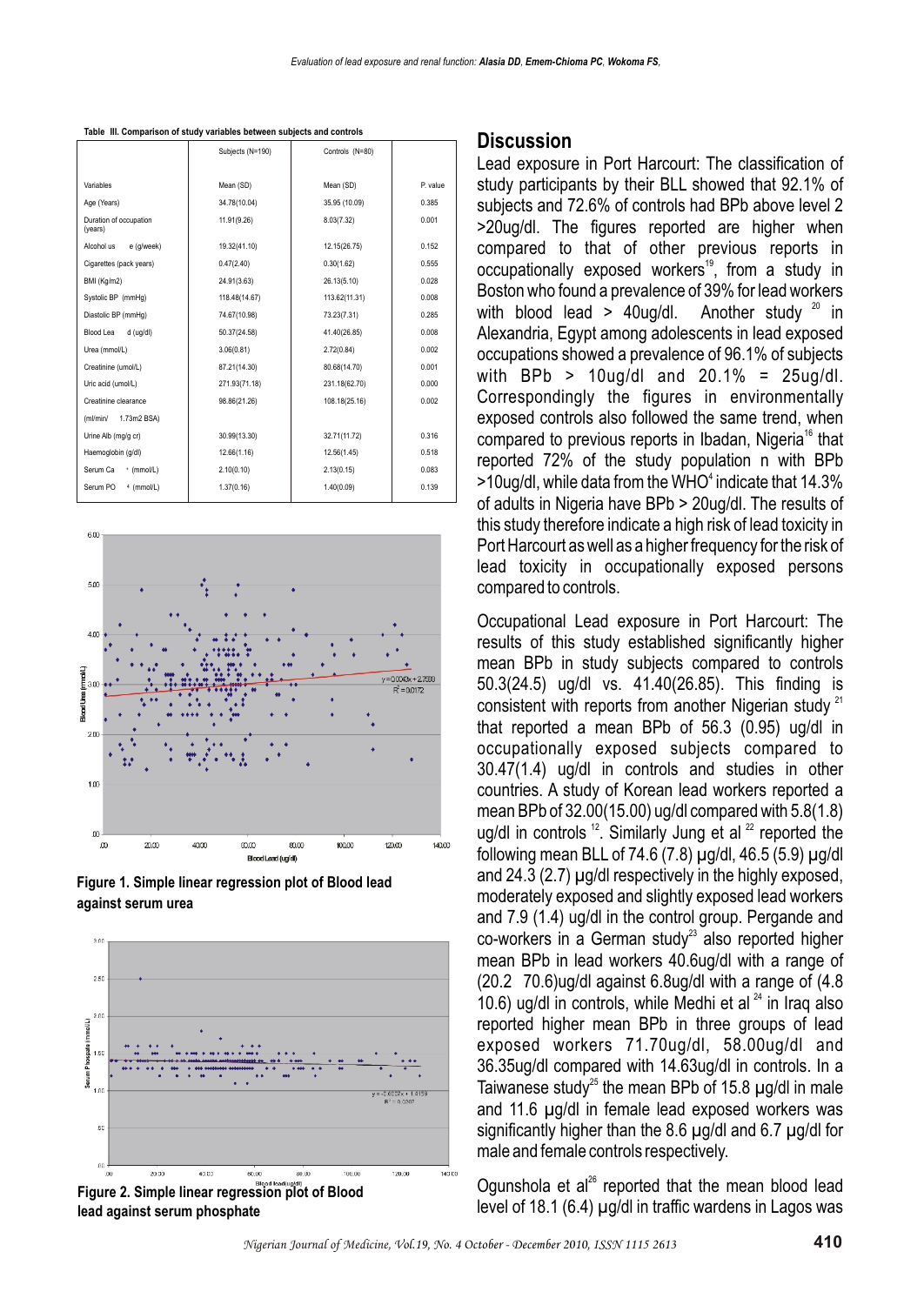significantly higher than 12.9 (7.0) ug/dl in controls in Lagos. in the same way another study<sup>10</sup> among South African lead workers also reported high mean BPb of 53.5(ug/dl) with a range of (23 110) ug/dl. Cardenas et al<sup>27</sup> in France, Goldman et al<sup>19</sup> in Boston and Omae et al<sup>28</sup> in Tokyo reported mean BPb of 48.0ug/dl, 37.1ug/dl and 36.5ug/dl respectively among lead exposed workers, while Nomiyama et al<sup>29</sup> reported a mean BPb of  $55.42$ (13.52) ug/dl in Korean female lead workers. The results from this study reveal a higher degree of lead exposure in occupational exposed persons in Port Harcourt in comparison with controls. Furthermore the similarity in the BLL of 50.6ug/dl reported by Anetor $^{21}$  in Ibadan, South West Nigeria may reflect uniformity in the National occupational lead exposure risk, especially with the similarities in the occupational groups studied. The difference in the occupational groups studied may explain the significant variance in the BPb reported by Ogunshola et al<sup>26</sup>, in a study of traffic wardens in Lagos. It is important to note that the BLL reported in this study subjects approximates with that of other studies in South Africa<sup>10</sup>, Korea<sup>12,22</sup> and Irag<sup>24</sup> but is lower than the levels in studies from America<sup>19</sup> and Europe<sup>23</sup>. These findings seem to corroborate earlier data which indicate higher level of occupational lead exposure in developing countries. Several factors may be responsible for the high level of occupational lead exposure found in this study. These include the poor regulation of occupational lead exposure among risk groups, resulting from the lack of occupational lead exposure monitoring and reduction activities and the low level of awareness of lead toxicity among people engaged in occupations which put them at risk.

Environmental Lead exposure in Port Harcourt: The mean BPb of 41.40 ug/dl reported for the controls in this study is worrying when compared with data from other studies in urban areas in Nigeria. Anetor  $21$  reported a mean BPb of 30.47 ug/dl while Omokhodion<sup>16</sup> found the average blood lead in an adult population of Ibadan, South-West Nigeria to be 11.4ug/dl for females and 12.3 ug/dl for males. Ogunshola et  $al^{26}$  in a study of nonoccupationally exposed adults in Lagos, Nigeria found the mean blood lead to be 13.0 ug/dl. The value reported in this study is also higher than the regional mean blood lead level in adults in urban areas in Africa which is estimated<sup>4</sup> to be 11.6 ug/dl and 10.4 ug/dl. Further comparison of the mean blood lead level in the study controls with the levels reported in civil servants in a London study<sup>30</sup>, who had a mean blood lead of 11.6 ug/dl in men and 9.2 ug/dl in women and that of a Korean study  $22$  of 7.9 ug/dl, indicate higher levels of environmental lead exposure in Port Harcourt. The high level of

environmental lead exposure found in this study may result from a high level of lead in air, arising from various emission sources. These sources include high traffic density, with resultant emissions from second hand vehicles run on leaded gasoline and the use of gasoline power generators in homes and home based work places. The open burning of solid wastes is a major method of waste management in Port Harcourt; this process has also been found to contribute significantly to the air lead level  $31$ . In addition there is a significant level of unregulated cottage and other industrial processes such as printing, battery repair, welding, electronic repair, automobile repair and the fabrication of plastics which are usually carried out in crowded residential areas, typically in stores or work shades adjoining houses. These sources are further compounded by poor urban planning and development which result in narrow, dusty and overcrowded streets as well as the predominant use of untreated ground water and a high level of petrochemical activities which accelerates the process of environmental exposure.

Lead exposure and renal function indices: The Comparison of renal function indices showed significantly higher mean values of serum urea levels in study subjects compared with controls. This is consistent with the findings of Jung et  $al<sup>22</sup>$  and Endo et  $a^{32}$ . In addition serum urea was the only index of renal function with significant positive correlation with blood lead. This correlation between blood lead and urea in this study may indicate that urea is a sensitive indicator of lead nephropathy as urea is a more acute marker of renal disease compared to creatinine. The mean serum creatinine was significantly higher in subjects compared to controls, a similar observation was found in other studies in South Africa<sup>10</sup> and brazil<sup>33</sup>. In spite of the higher mean level of creatinine in the study subjects, there was no significant correlation between creatinine and BPb in this study consistent with the findings of some other studies  $^{22,25,34}$ . The higher creatinine levels in study subjects may indicate a higher probability of renal impairment. SUA was significantly higher in the study subjects than controls as also reported by other studies 33,35. No significant correlation was observed between SUA and BPb in this study, which is similar to previous observations Jung et  $a^{22}$  and Omae et  $a^{28}$ . The significant differences in SUA may suggest a higher possibility of lead induced renal impairment of in study subjects, as hyperuricaemia is a common feature of lead nephropathy.

Creatinine clearance was significantly lower in the subjects compared to controls as reported in a study<sup>23</sup> of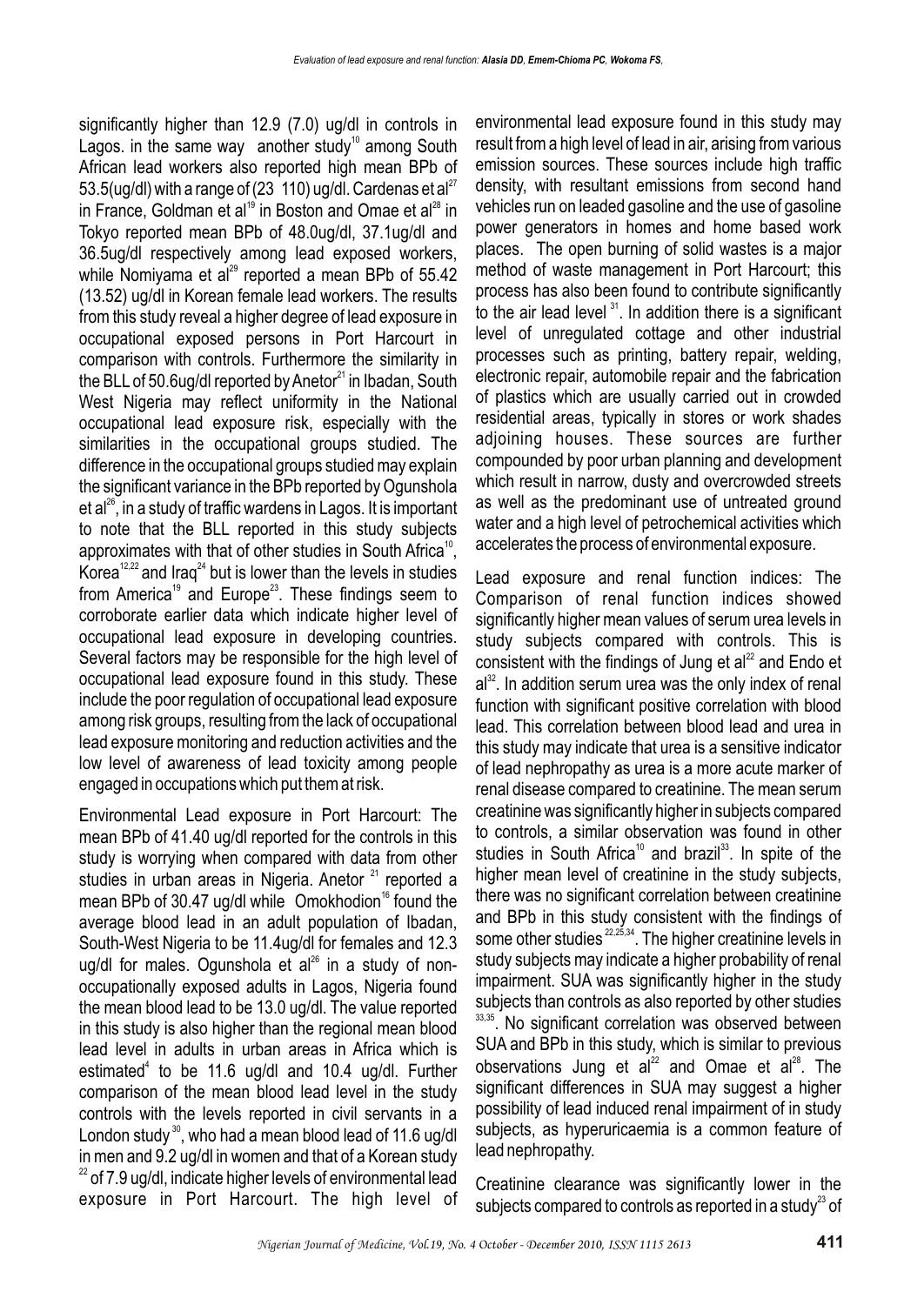German battery workers. In this study there was no significant correlation between creatinine clearance and BPb, a similar finding was reported in a cohort of Japanese lead exposed workers  $28$ . The comparison of urine albumin excretion using the urine ACR did not show any significant difference in albuminuria between subjects and controls. Jung et  $al<sup>22</sup>$  also did not observe a significant difference in urine albumin between subjects occupationally exposed to lead and controls. There was no significant correlation between blood lead and urine albumin in this study. Reports from other studies  $10,22$  also did not show a significant correlation. Albuminuria results both primarily from glomerular damage and tubular dysfunction, however in lead nephropathy which is an interstitial renal disease with principal tubular involvement glomerular albumin excretion is minimal especially in the early stages. Therefore results from this study seem to support earlier assertions  $22,36$  that urine albumin is not a helpful indicator of renal dysfunction in lead nephropathy. In summary significant differences were observed in serum urea, SUA, serum creatinine and creatinine clearance in study subjects compared to controls with a positive correlation between BPb and urea level. These findings may indicate a higher risk of renal function impairment in the occupationally exposed subjects as the differences observed between study subjects and controls could be related to lead exposure, though the findings do not imply causality. In addition, the hypothesis that the initial effects of lead on renal function could result in hyper filtration  $37$ , may also make identification of early lead induced renal impairment with creatinine clearance difficult.

Blood pressure and lead exposure: The association between BPb and BP, with or without renal dysfunction, has been the subject of various epidemiological  $i$ nvestigations. While several studies  $38-42$  have established a significant positive correlation between increased BLL and Hypertension there are other studies $43-45$  which contradict this assertion. In this study the mean SBP was significantly higher in the study subjects compared to controls while there was no significant difference in the DBP of both groups. In addition a significantly higher frequency of SBP and DBP elevation was observed in the study subjects compared to controls. In spite of the poor correlation of blood pressure with blood lead in this study the significantly higher systolic blood pressure observed in the subjects and the significant higher rates of SBP and DBP elevations in the study subjects does suggests that occupational lead exposure may predispose to higher level of SBP and rates of hypertension.

Haemoglobin and blood lead: There was no significant correlation between haemoglobin and blood lead in this study. Therefore, this study did not establish significant association between occupational and environmental lead exposure and haemoglobin levels, even with mean blood lead level in the study subjects above 50ug/dl, a level at which the haematological effects of lead  $exposure occur<sup>46</sup>$ .

Serum Calcium, Serum Phosphate and blood lead**:** The absorption and distribution of lead is influenced by the dietary intake and blood levels of calcium and phosphate  $47,48$ . The mechanisms explaining the effect of calcium and phosphorus on lead toxicity are related to the absorption of lead from the gastrointestinal tract and renal tubule and to the function of the parathyroid  $q$ lands<sup> $47,48$ </sup>. The effects of vitamin D, calcium and phosphorus on lead absorption are thus complex and interrelated. These effects are dependent on the duration of lead exposure, the magnitude of body lead stores and dietary content of calcium and phosphate. It is has thus been established that low levels of calcium and phosphate are associated with higher lead levels <sup>47,48</sup>. The significant negative correlation between serum phosphate and BPb observed in this study is consistent with the findings of a study which evaluated the relationship between lead and cadmium with renal function, calcium and phosphorus<sup>49</sup>. The result of this study does imply that low serum phosphate levels are associated with increasing BLL and that serum phosphate is a significant predictor of lead induced increase in serum urea levels.

In conclusion the outcome of this study indicates a significant level of environmental and occupational lead exposure in Port Harcourt. This is supported by the frequency of risk for lead toxicity from occupational and environmental lead exposure in the study subjects based on the proportion of subjects and controls with BPb > 20ug/dl which was 92.1% and 72.6% respectively. This proportion is higher than 14.3% with BPb > 20ug/dl for adult Nigerians in urban areas reported by the WHO<sup>4</sup>. The mean BPb of the study subjects and controls was 50.37(24.58) ug/dl and 41.40 (26.85) ug/dl respectively. This value far exceeds the 10ug/dl set by CDC as the limit of acceptable BLL. The findings also demonstrate a higher risk of lead exposure in occupational exposed subjects compared to environmentally exposed controls, with occupational lead exposure increasing the likelihood of renal function impairment. On the other hand, it should be noted that this report is a relatively small scale study thus the generalization of the findings may be limited.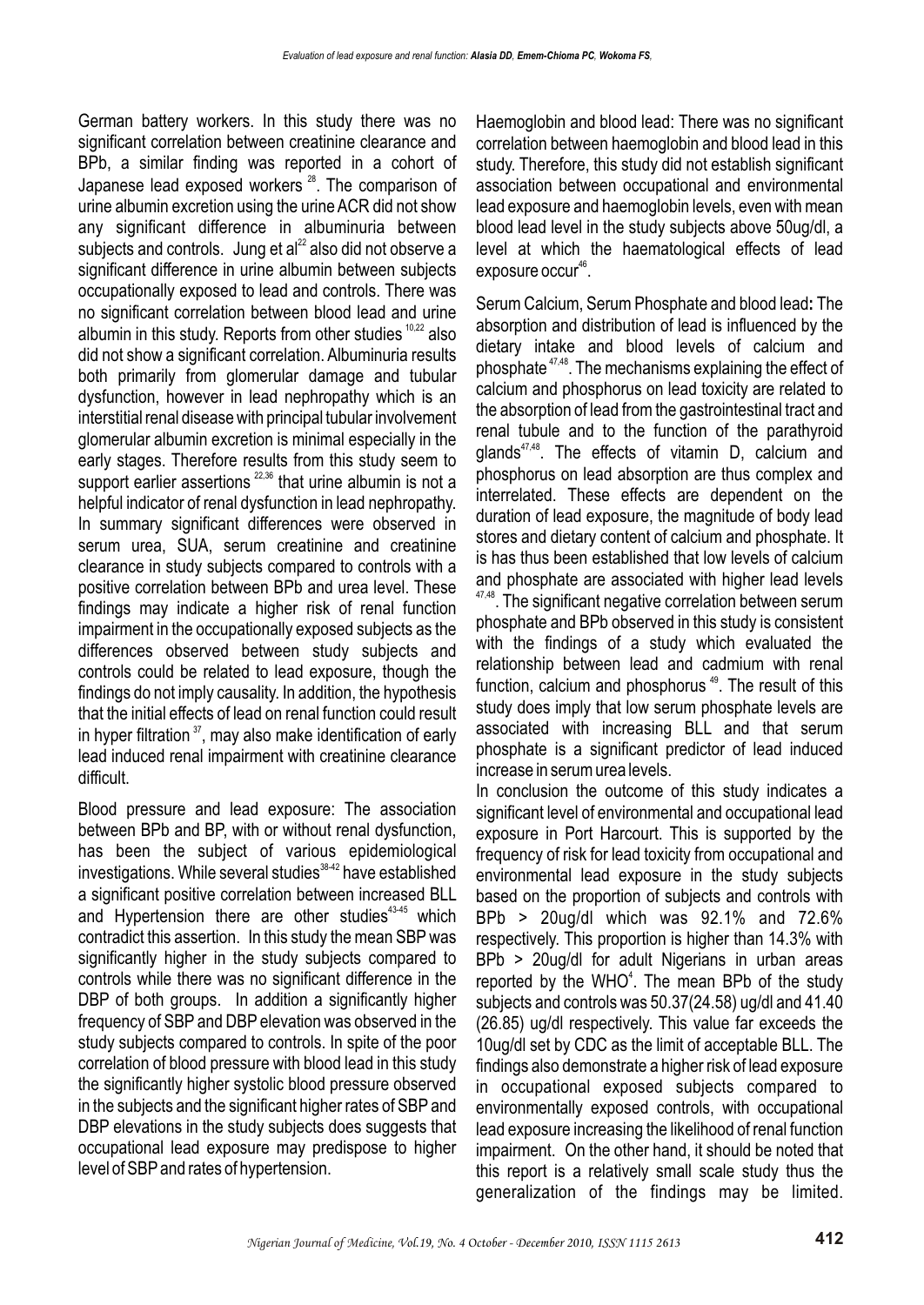Resultantly further larger scale studies on environmental and occupational lead exposure and lead health effects assessment in both rural and urban areas of Nigeria will be required in addition to public health programmes aimed at promoting public understanding and awareness;

#### **References:**

- 1. Ekong EB, Jaar BG, Weaver VM. Lead-related nephrotoxicity: A review of the epidemiologic evidence. Kidney Int 2006; 70:20742084.
- 2. Landrigan PJ. Current issues in the epidemiology and toxicology of occupational exposure to lead. Environmental Health Perspective 1990; 89: 61 66.
- 3. Tong S, Von Schirnding YE, Prapamontol T. Environmental lead exposure: A public health problem of global dimensions: Theme papers: Bulletin of the WHO 2000; 78(9): 1068 1077.
- 4. Fewtrell L, Kautmann R, PrussUstun A. Lead: Assessing the Environmental burden of disease at national and local levels. WHO 2003 (WHO Environmental burden of disease series No 2).
- 5. Center for Disease Control (CDC).Update: Blood lead levels-United States, 1991-1994. Morb Mortal Wkly Rep 1997; 46(7):141-146.
- 6. Kim R, Rotnitsky A, Sparrow D, Weiss S, Wager C, Hu H. A longitudinal study of low-level lead exposure and impairment of renal function. The Normative Aging Study. JAMA 1996; 275:1177 1181.
- 7. Lin J-L, Tan D-T, Hsu K-H, Yu C-C. Environmental Lead Exposure and Progressive Renal Insufficiency. Arch Intern Med 2001;161:264-271
- 8. Loghman-Adham M. Renal Effects of Environmental and Occupational Lead Exposure: A Review. Environmental Health Perspective 1997; 105(9):923 928.
- 9. Yu C-C, Lin J-L, Tan D-T. Environmental Exposure to Lead and Progression of Chronic Renal Diseases: A Four- Year Prospective Longitudinal Study. J Am Soc Nephrol 2004; 15:1016-1022.
- 10. Ehrlich R, Robins R, Jordaan J, Miller S, Mbuli S, Selby P, et al. Lead absorption and renal dysfunction in South African battery factory workers. Occup Environ Med 1998; 55:453-460.
- 11. Verschoor M, Wibowo A, Herber R, van Hemmen J, Zielhuis R. Influence of occupational low-level lead exposure on renal parameters. Am J Ind Med 1987; 12:341 351.
- 12. Weaver VM, Lee B-K, Ahn K-D, Lee G-S, Todd AC, Stewart WF, et al. Associations of lead biomarkers with renal function in Korean lead workers. Occup Environ Med 2003; 60; 551 582.
- 13. Muntner P, He J, Vuppututri S, Coresh J, Batuman V. Blood lead and chronic Kidney disease in the general United States population: Results from the NHANES III survey. Kidney international 2003; 63:1044 1050.
- 14. Lin JL, Lin-Tan DT, Hsu KH, Yu CC, Environmental Lead Exposure and Progression of Chronic Renal Diseases in Patients without Diabetes. NEJM 2003; 348:277-286.
- 15. WHO. 1996. Lead: Guidelines for drinking-water quality,  $2<sup>nd</sup>$  ed. Vol 2. Health criteria and other supporting information. Geneva, World Health Organization (WHO) 254 275.
- 16. Omokhodion FO. Blood lead and tap water levels in Ibadan, Nigeria. Science of the Total Environment 1994; 151(3): 187 190.

concerning the effect on human health associated with exposure to lead and lead exposure pathways. **Acknowledgement**: Professor Solomon Kadiri, Dr Ifeoma Ulasi and Dr Peter Ugbodagha for their assistance in the review of the study protocol

- 17. Agaba EI, Agaba PA, Wigwe CM. Use and abuse of Analgesics in Nigeria: A community survey. Nigerian J Med 2004; 13(4):379-382.
- 18. Kasiske BL, Keane WF. Laboratory assessment of renal disease:Clearance, Urinalysis and Renal biopsy. In: BM Brenner (ed). Brenner and Rectors the Kidney. Philadelphia, Saunders, 2000:1129 -1170.
- 19. Goldman RH, Baker EL, Hannan M, Kamerow DB. Lead poisoning in automobile radiator mechanics. N Eng J Med 1987; 317:214-218.
- 20. Zaki A, El-Shazly M, Abdel-Fattah M, El-Said K, Curtale F. Lead toxicity among working children and adolescents in Alexandria, Egypt. Eastern Mediterranean Journal 1998:4(3):520-529.
- 21. Anetor JI. Serum uric acid and standardized urinary protein: reliable bioindicators of lead nephropathy in Nigerian lead workers. African Journal of Biomedical Research 2002; 5: 19- 24
- 22. Jung K-Y, Lee S-J, Kim J-Y, Hong Y-S, Kim S-R, Kim D, Song J-B. Renal Dysfunction Indicators in Lead Exposed Workers. J Occup Health 1998; 40: 103109
- 23. Pergande M, Jung K, Precht S, Fels LM, Herbort C, Stolte H. Changed excretion of urinary proteins and enzymes by chronic exposure to lead. Nephrology Dialysis Transplantation 1994; 9:613-618.
- 24. Mehdi JK, Al-Imarah FJM, Al-Suhail AA. Levels of some trace metals and related enzymes in workers at storage-battery factories in Iraq. Eastern Mediterranean Journal 2000; 6(1):66-82.
- 25. Hsiaoa C-Y, Wua H-D1, Laia J-S, Kuoa H-W. A longitudinal study of the effects of long-term exposure to lead among lead battery factory workers in Taiwan (1989 1999). The Science of the Total Environment 2001; 279: 151 - 158.
- 26. Ogunsola OJ, Oluwole AF, Asubiojo OI, Durosinmi MA, Fatusi AO, Ruck W. Environmental impact of vehicular traffic in Nigeria: health aspects. Sci. Total Environ 1994; 146: 111- 116.
- 27. Cardenas A, Roels H, Bernard AM, Barbon R, Buchet JP, Lauwerys RR, et al. Markers of early renal changes induced by industrial pollutants II: Application to workers exposed to lead. British Journal of Industrial Medicine 1993:50, 2836.
- 28. Omae K, Sakurai H, Higashi T, Muto T, Ichikawa M, Sasaki N. No adverse effects of lead on renal function in lead-exposed workers. Ind Health 1990; 28(2):77-83.
- 29. Nomiyama K, Nomiyama H, Liu S-J, Tao Y-X, Omae K. Lead induced increase of blood pressure in female lead workers. Occupational and Environmental medicine 2002; 59:734- 734-738.
- 30. Staessen J, Yeoman WB, Fletcher AE, Markowe HL, Marmot MG, Rose G, et al. Blood lead concentration, renal function, and blood pressure in London civil servants. Br J Ind Med 1990; 47(7):442-7.